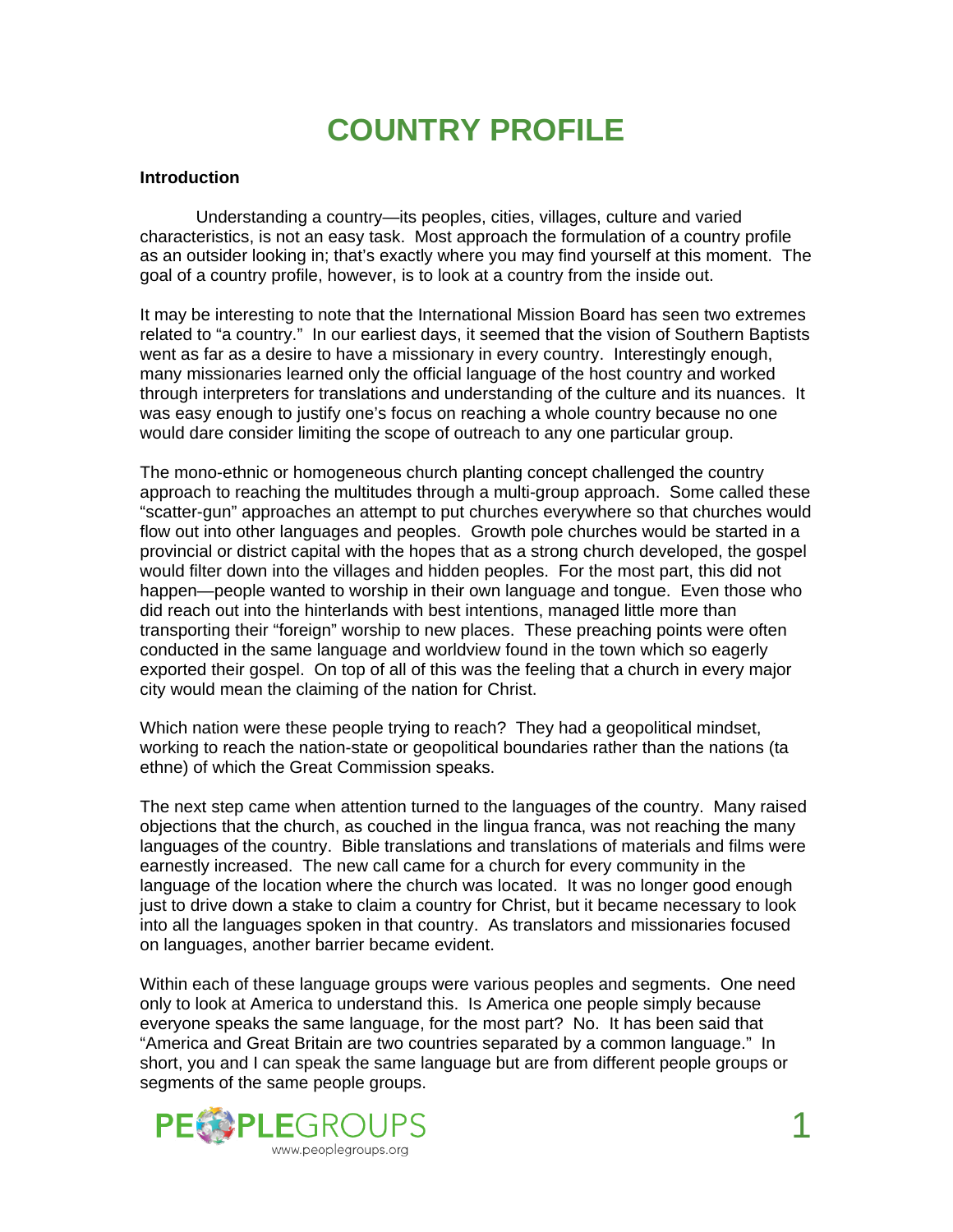Then came the waffle. The waffle? Yes, the waffle! No one knows who, but someone was pouring syrup on a waffle one day and thought to himself. "The world is not a pancake where syrup flows freely from the middle to the edge; it is a waffle where the syrup must be deliberately added to each segment for the whole waffle to be "reached." In that moment, the real challenge of the gospel task became evident. You don't reach the world by focusing on the world, a country, or even a language group; you reach the world by focusing on a people, a people who become your people. Then you give your life to your segment of it (people group, mega-city, social segment, etc.) until they have it in their tongue, heart, family, life—in short, it runs throughout that people group and churches spring up like weeds—good old hardy weeds that seems to be everywhere.

The country is the waffle. It is composed of many peoples and segments. For the gospel to flow into each segment, the gospel must be poured directly into that segment. How many strategies, teams and approaches will it take to finish the task in a country? That can best be answered with another question—how far does a gospel presentation permeate a population before it comes up against a natural barrier and ceases to flow? When a people-barrier is reached and the next person who hears senses something "foreign" in the message, a new approach is needed. What is a people? One segment of the waffle. Just as one knows that the people on the other side of the mountain are not his people, that same person can look upon another and say, "He is not us." What is a people? A people is a group who can answer the question, explicitly or implicitly, "Who is us'"?

Who are you? Who are your people? Worship must be brought to the people level, and to the extent that it is not brought to a people-level, one may say, "That may be a gospel, but it is not mine."

With all of this said, a country profile may be useful in discover some affinitiy between people groups. Certainly the people of a country have things in common that the same people group, across the national boundary, do not share. National boundaries, like living cells, have various degrees of permeability. Sometimes you can walk across a border and there is little or no difference; you don't even know you're in another country. At other times, that border might as well be the Berlin wall—nothing is going through that boundary. To the degree that the ladder is true, the same people will develop differently over time and may come to the place where they themselves feel that they are no longer the same people as those across the border of common ancestry.

Well, are they same people? Only they can tell you, and you may not know until you have been with them for quite a while which ties remain and which are gone.

For all of these reasons, each boundary to the flow of the gospel in a country needs to be examined. A country profile may shed some light on this, but the caution should be clearly stated, your goal is to understand a country as in insider would describe his country. Would you describe your home state by saying, "Well what is really cool about my state is that it is 235,005 square miles." I didn't think so. You would share what is important to you about your state. However, be careful, some values and views cross language and people groups within a state, but other differences, even within a state, are fiercely defended. Just think of the universities in your state, and I can tell you,

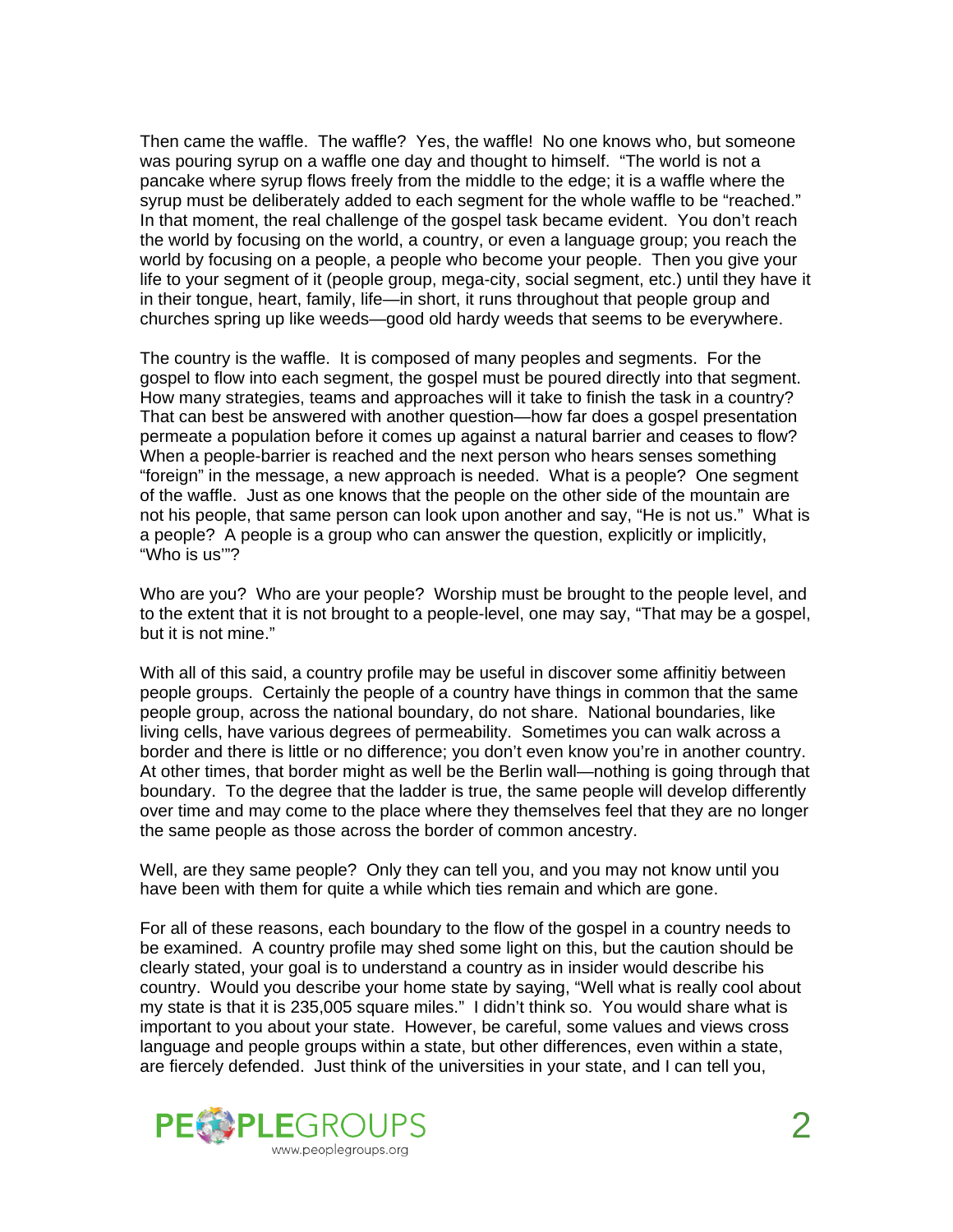people attending TCU know who they are and those attending Baylor know who they are. They may both play football, but they will both defend that "we are not them."

Use the template to seek out the insiders view. Test it by speaking to an insider if possible. Think of things that might be important to the peoples throughout a country. Think of things that might only be important to one affinity grouping or cluster of peoples. Finally, when you stumble upon something that might be important to just one people group, city or special place, take note of it—that unique characteristic could become a key and certainly a recognition for a possible beginning point in reaching a people.

Lets look at the country where your people are centered.

Use the template only as a beginning point. A country profile is not a demographic document about a country. You can fill out the country template in detail and still not have a country profile. Think of the template as your resource for writing the country profile as the next step. You will certainly want to ask someone from your people group to read what you have. They may help you by underlining something to suggest it be given more weight. They may help you by striking out something that is not important or simply wrong. Use the country template, test it, and then write a final draft of your country profile.

If your people group is found in more than one country, choose the country where you will be working primarily or the country which would contain the ethnographic core for your people group.

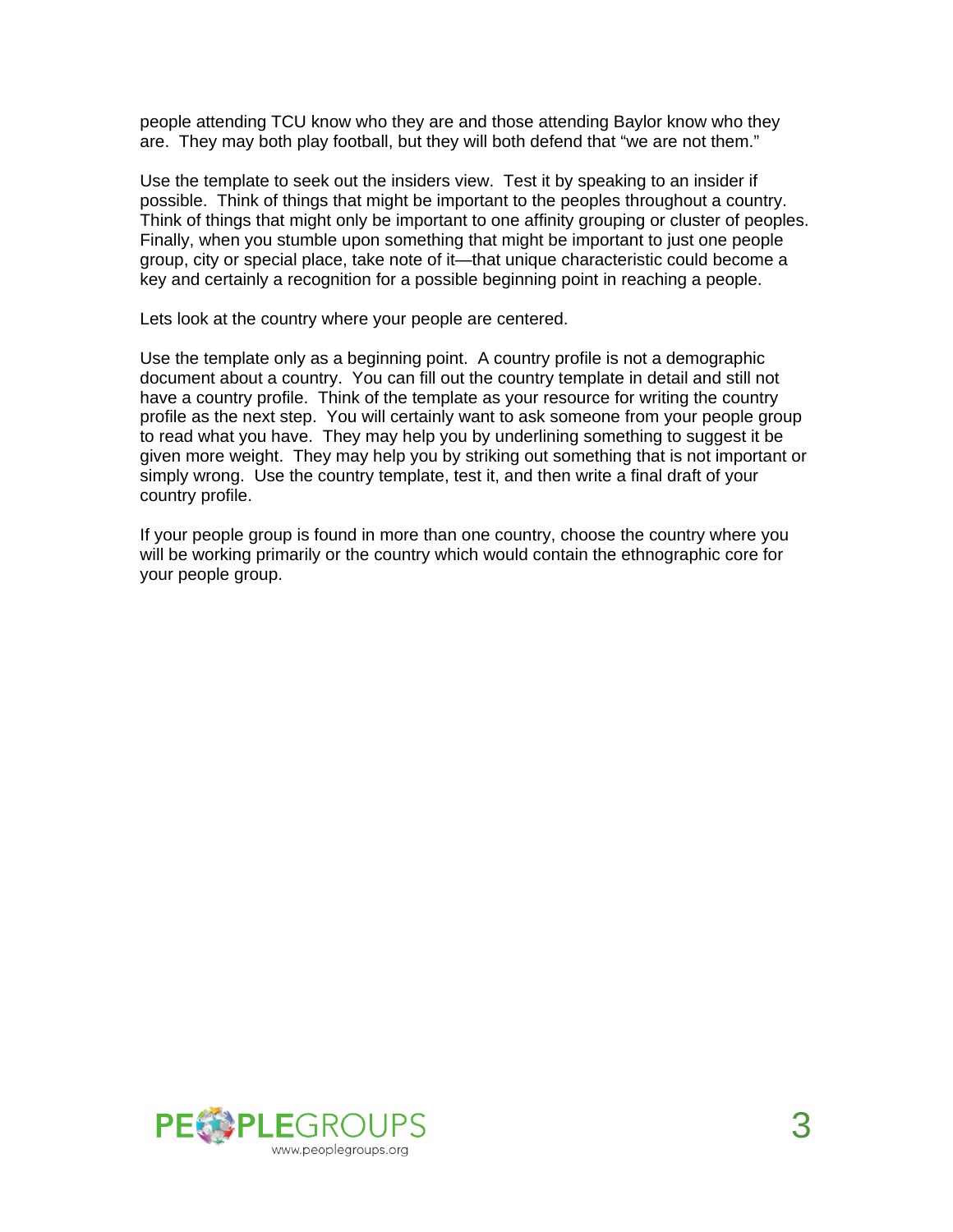# **Country Profile Template**

### **Introduction**

|                                                                                          | (country name) is a description of the |
|------------------------------------------------------------------------------------------|----------------------------------------|
| country as seen through the eyes of a typical __________________________________         | (people)                               |
| group or mega-city) living at the enthnographic core of the country, which happens to be |                                        |
| in the area of $\_$                                                                      | (general location). This country (300) |
| profile is meant to help the reader understand the way a $\_$                            |                                        |
| (people group or mega-city) would see his/her                                            | (country                               |
| name).                                                                                   |                                        |
| Official Name of Country:                                                                | Capital:                               |

| <b>Major Citio</b><br>ùties: |  |
|------------------------------|--|
|                              |  |

# **Geography**

Describe the location of the country in relationship to the region:

Area:

Terrain:

Climate:

Land Use:

Environment:

# **Population Data**

| Population: _________________                          | Population Density: ________ per square _______                                        |
|--------------------------------------------------------|----------------------------------------------------------------------------------------|
| Annual Growth Rate: %                                  | Average Annual Growth Rate: 2008                                                       |
| Doubling Time: ____%                                   |                                                                                        |
|                                                        |                                                                                        |
| Birth Rate: ____ per 1000 population                   |                                                                                        |
|                                                        | Infant Mortality Rate: _____ per 1000 live births Death Rate: ____ per 1000 population |
|                                                        | Life Expectancy at Birth: _____ Years Urban Population: ____ %                         |
| Average Annual Growth Rate of Urban Population: _____% |                                                                                        |
|                                                        | Percentage of Population in Standard Age Categories: _____% are over 65                |
|                                                        | $\frac{1}{2}$ % are between 15 & 65                                                    |

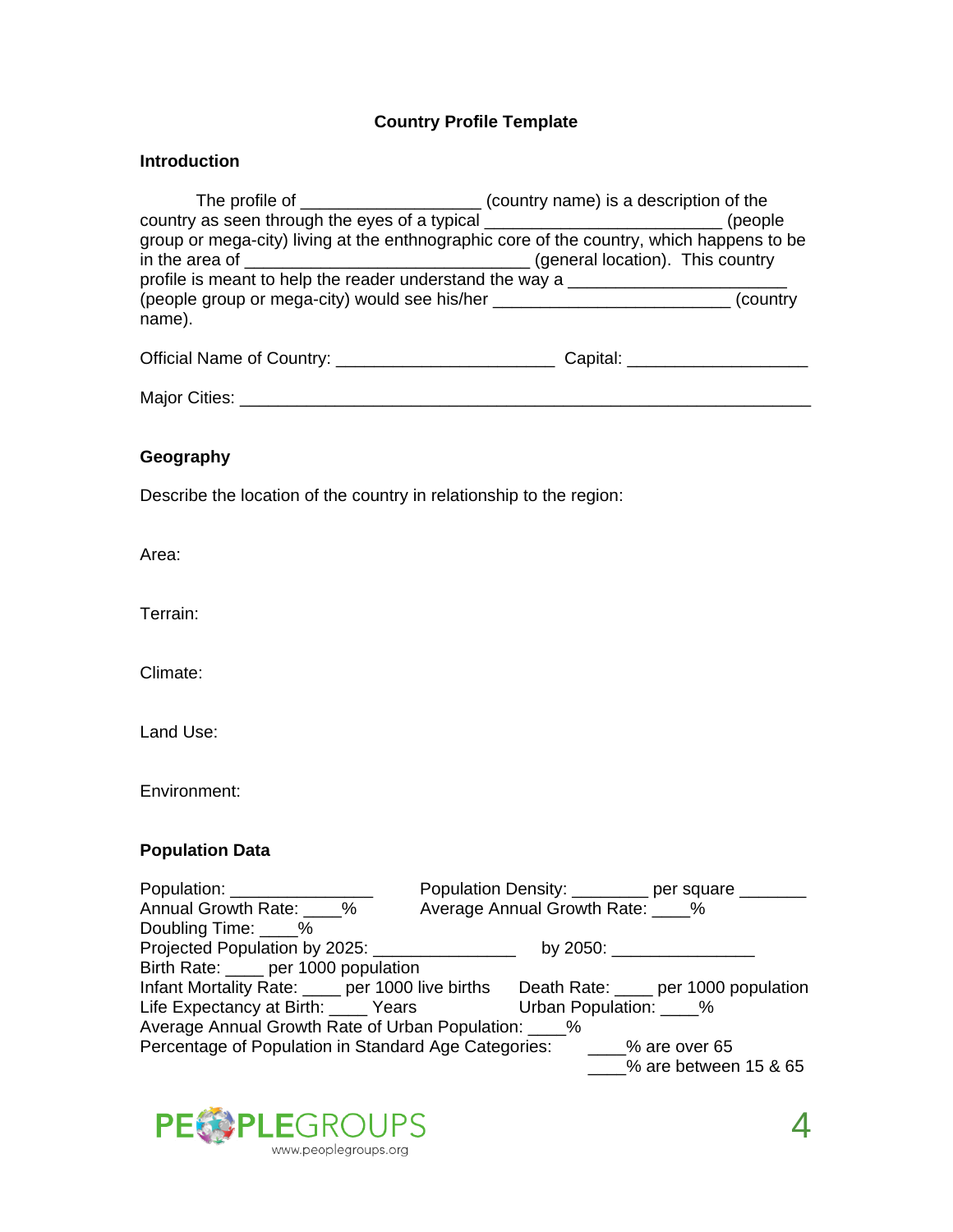\_\_\_\_% are under 15

#### **Economic Data**

Per Capita Gross National Product: \$ Average Annual Growth Rate of GNP: % Average Annual Rate of Inflation: \_\_\_\_% Total External Debt of Country: \$ \_\_\_\_\_\_\_\_\_\_ Population in Absolute Poverty: \_\_\_\_% Consumer Price Index: \_\_\_\_\_\_\_\_\_\_ (1980=100) Owner-Occupied Housing: \_\_\_\_% Central Government Expenditures Defense: \_\_\_\_% Education: \_\_\_\_% Health: \_\_\_\_% Housing, welfare: \_\_\_\_% Economic Services: \_\_\_\_<sup>1</sup>% Other: \_\_\_\_% Total Expenditures: \_\_\_\_% (% of GNP) Overall surplus/deficit: \_\_\_\_% (% of GNP) Gross Domestic Product: \$\_\_\_\_\_\_\_\_\_\_\_\_\_\_\_

#### **Human Development**

| Human Development Index Value: __________<br>Global Ranking of HDI: _____ |
|---------------------------------------------------------------------------|
| Life Expectancy at Birth: Vears                                           |
| Access to Safe Water: %                                                   |
| Daily Calorie Supply as a % of Requirements: ____%                        |
| Adult Literacy Rate: 6                                                    |
| Primary and Secondary Enrollment Ratio: ____                              |
| GNP per capita (\$US): \$                                                 |
| Real GDP per capita (\$US): \$                                            |
| Labor Force % of Population: ____%                                        |
| Women % of Labor Force: %                                                 |
| Distribution of Labor Force                                               |
| Agriculture: ____%                                                        |
| Industry: 6                                                               |
| Services: 6                                                               |
| Unemployment Rate: 6                                                      |
| Earnings per Employee, Average Annual Growth Rate: ____%                  |
| Urban Crowding                                                            |
| Urban Population % of Total Population: ____%                             |
| Urban Population, Average Annual Growth Rate: ____%                       |
| Houses without Electricity: ____%                                         |
| Population in the Largest City: _______________                           |
| Major City with the Largest Population Density: _____________             |
| Density: ___________ per square _______                                   |

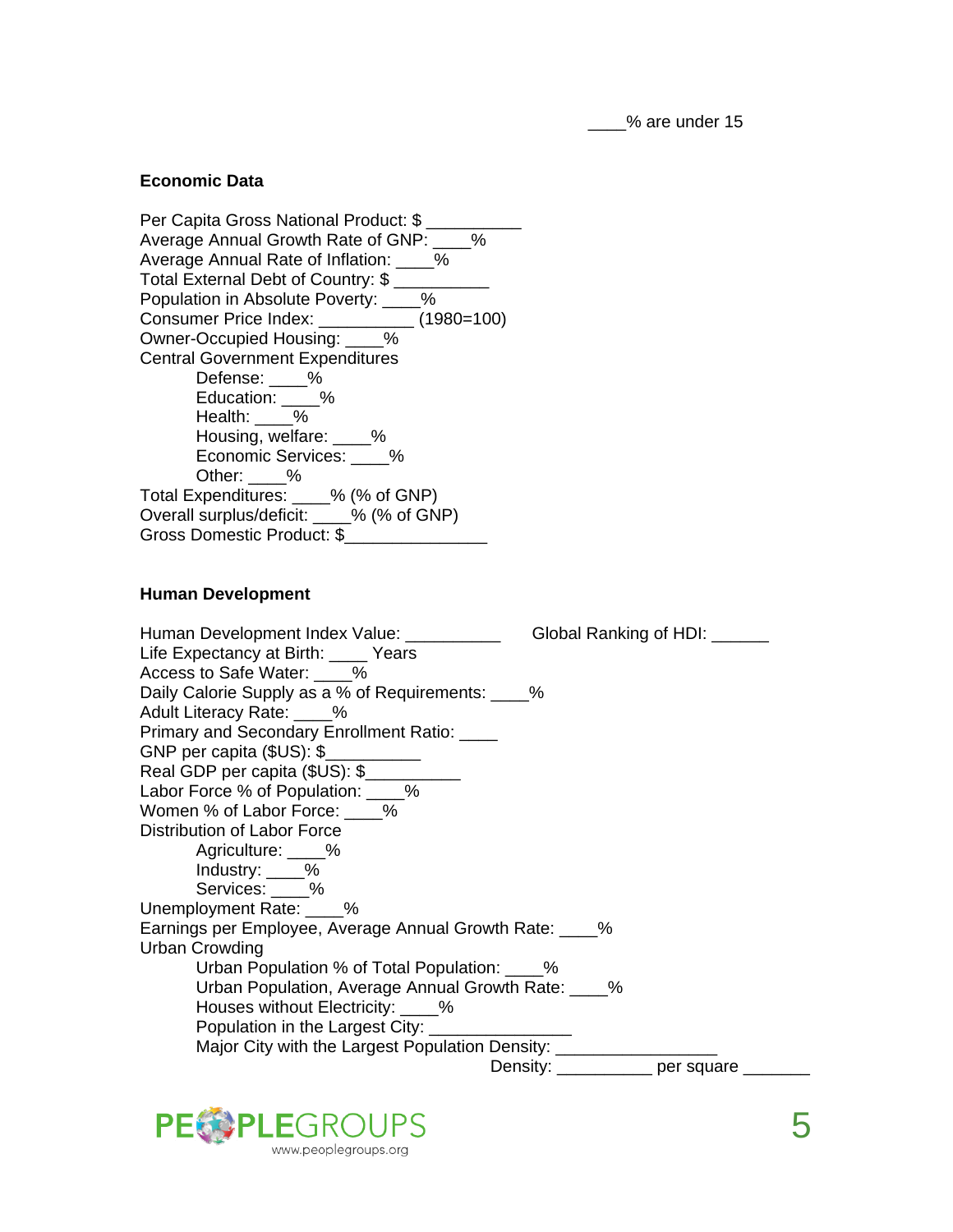Physical Quality of Life Index (PQLI): \_\_\_\_\_ Ranks \_\_\_\_\_\_ or \_\_\_\_\_\_ countries

## **Urbanization**

Discuss factors relating to urbanization for the country and how this affects the people.

## **Peoples and Bible Translations**

List the major people groups in the country and their Bible translation status.

| <b>People Group</b> | Whole Bible    | New Testament                | <b>Portion</b>        |
|---------------------|----------------|------------------------------|-----------------------|
|                     |                | Yes No Yes No                | <b>No</b><br>Yes      |
|                     | Yes No         | Yes No                       | No<br>$Yes$ $\_$      |
|                     | Yes No         | Yes No                       | No.<br>Yes            |
|                     | Yes No         | Yes No                       | Yes<br>No.            |
|                     | No.<br>Yes     | $Yes$ $\_\_$<br>No.          | No.<br>Yes            |
|                     | Yes No         | Yes No                       | Yes<br>No             |
|                     | Yes<br>No.     | $Yes$ $\_\$<br>No.           | N <sub>o</sub><br>Yes |
|                     | Yes No         | Yes No                       | No<br>Yes             |
|                     | No<br>Yes      | No.<br>$Yes$ $\_\_$          | No<br>Yes             |
|                     | Yes No         | Yes No                       | No.<br>Yes            |
|                     | Yes No         | Yes No                       | No<br>Yes             |
|                     | Yes No         | Yes No                       | No.<br>Yes            |
|                     | Yes No         | Yes __No                     | No.<br>Yes            |
|                     | Yes No         | Yes No                       | No<br>Yes             |
|                     | Yes No         | Yes No                       | No<br>Yes             |
|                     | No<br>Yes      | No.<br>$Yes$ $\_\_$          | No.<br>Yes            |
|                     | Yes No         | $Yes$ $\_\_$<br>No           | Yes _<br>No           |
|                     | No<br>Yes $\_$ | Yes $\_$<br>No.              | Yes<br>No             |
|                     | Yes<br>No.     | $Yes$ $\_\_$<br>No.          | No.<br>Yes            |
|                     | Yes<br>No      | No<br>Yes                    | No<br>Yes             |
|                     | No<br>Yes      | No.<br>Yes $\_$              | No<br>Yes             |
|                     | Yes __No       | $\sqrt{2}$ Yes $\sqrt{2}$ No | No<br>Yes             |

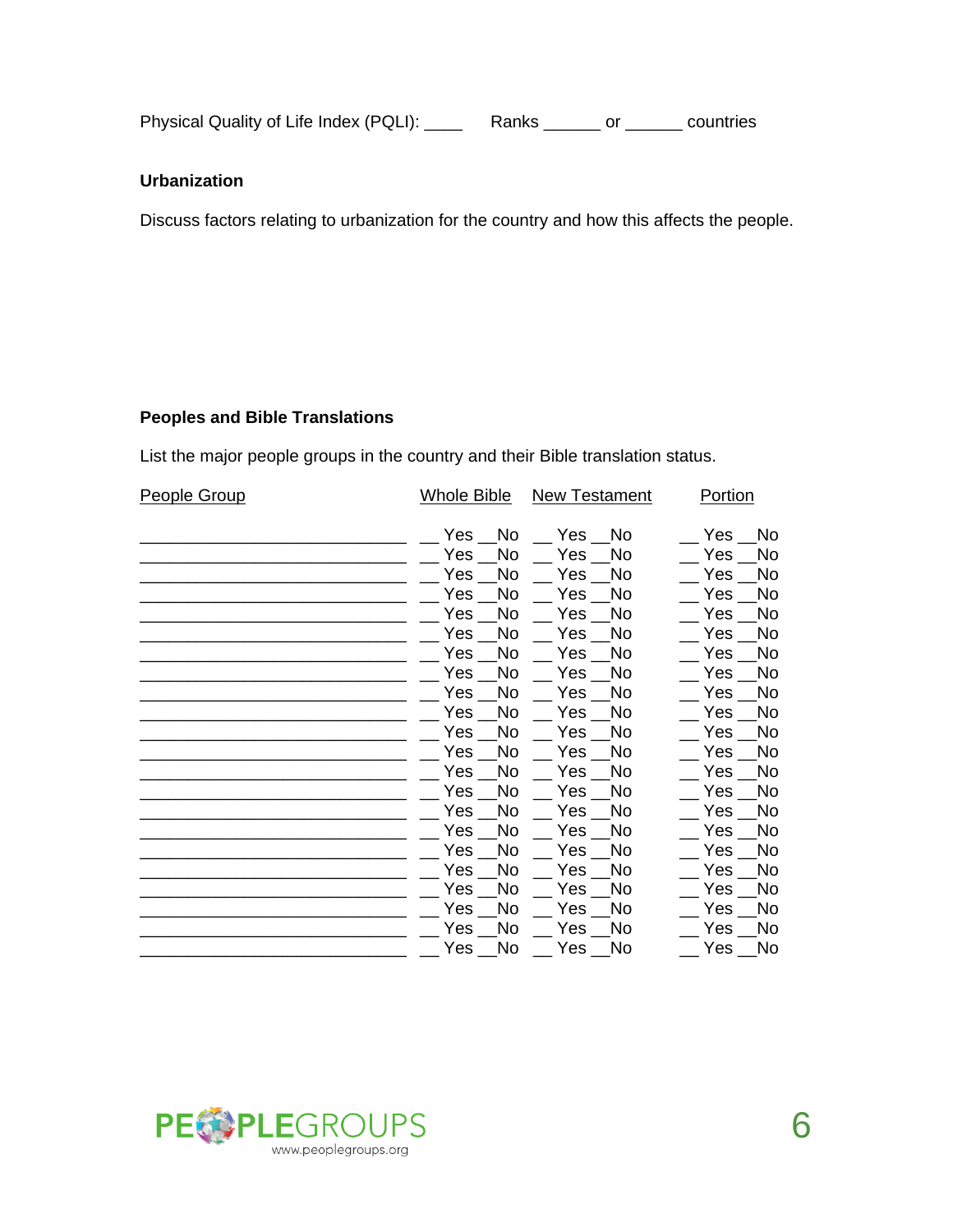# **Organized Churches and Denominations**

| <b>Name</b> | Congregations |  |
|-------------|---------------|--|
|             |               |  |
|             |               |  |
|             |               |  |
|             |               |  |
|             |               |  |
|             |               |  |
|             |               |  |
|             |               |  |
|             |               |  |
|             |               |  |
|             |               |  |
|             |               |  |

Give a brief history of the Christianity in the Country:

What are the current factors in the country helping or hindering church growth?

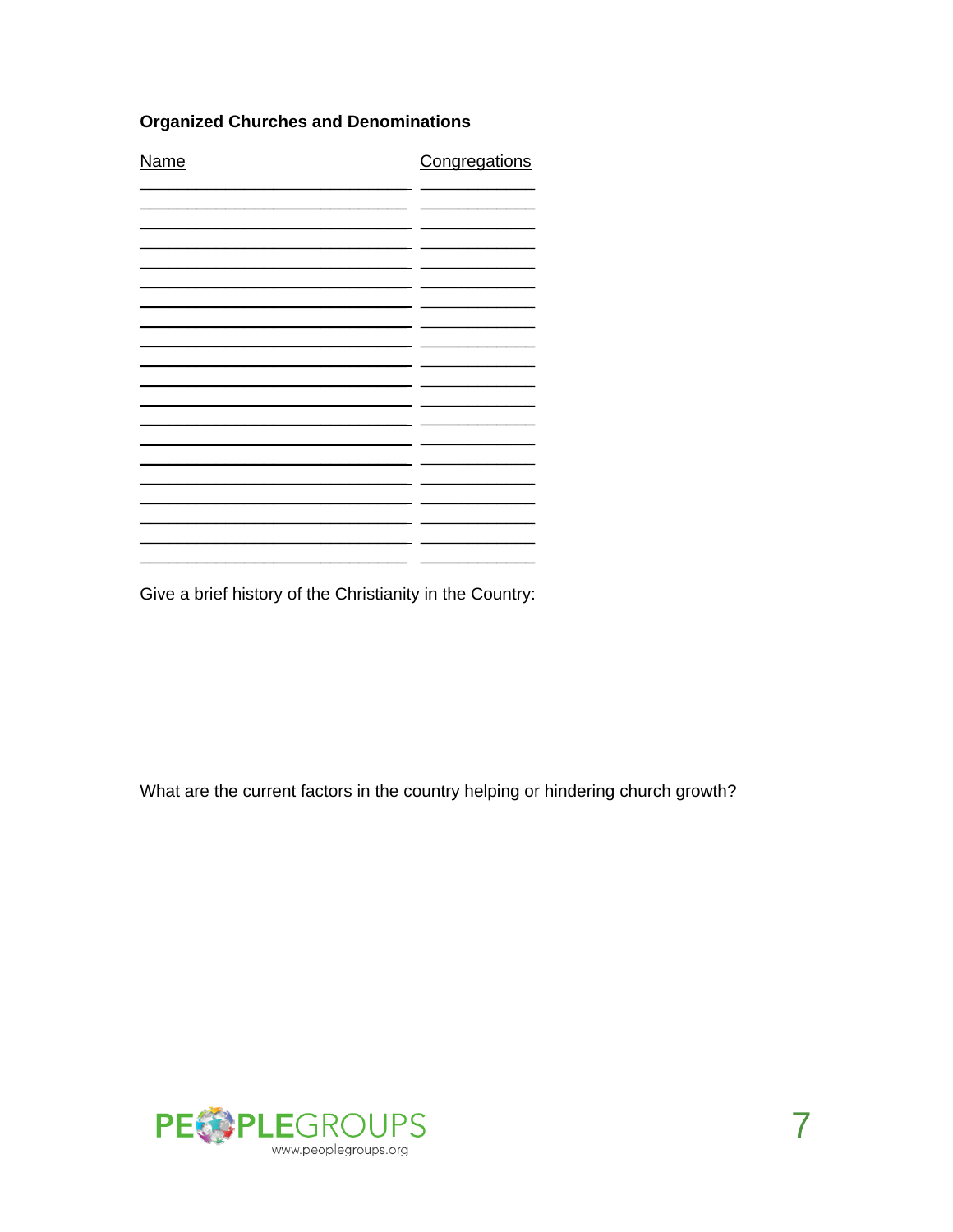## **Communications**

Adult literacy rate: \_\_\_\_%

List the methods of communication available in the country and the % of people who can access these methods?

| Method | $\%$ |
|--------|------|
|        |      |
|        |      |
|        |      |
|        |      |
|        |      |
|        |      |
|        |      |
|        |      |

Are there prohibitions regarding the sharing of the Gospel? \_\_\_ Yes \_\_\_ No Explain:

## **Current Political and Economic Situation**

This country ranks \_\_\_\_ of \_\_\_\_\_ countries on the Political Rights Index. This country ranks \_\_\_\_ of \_\_\_\_\_ countries on the Civil Rights Index.

Describe the current political and economic situation:

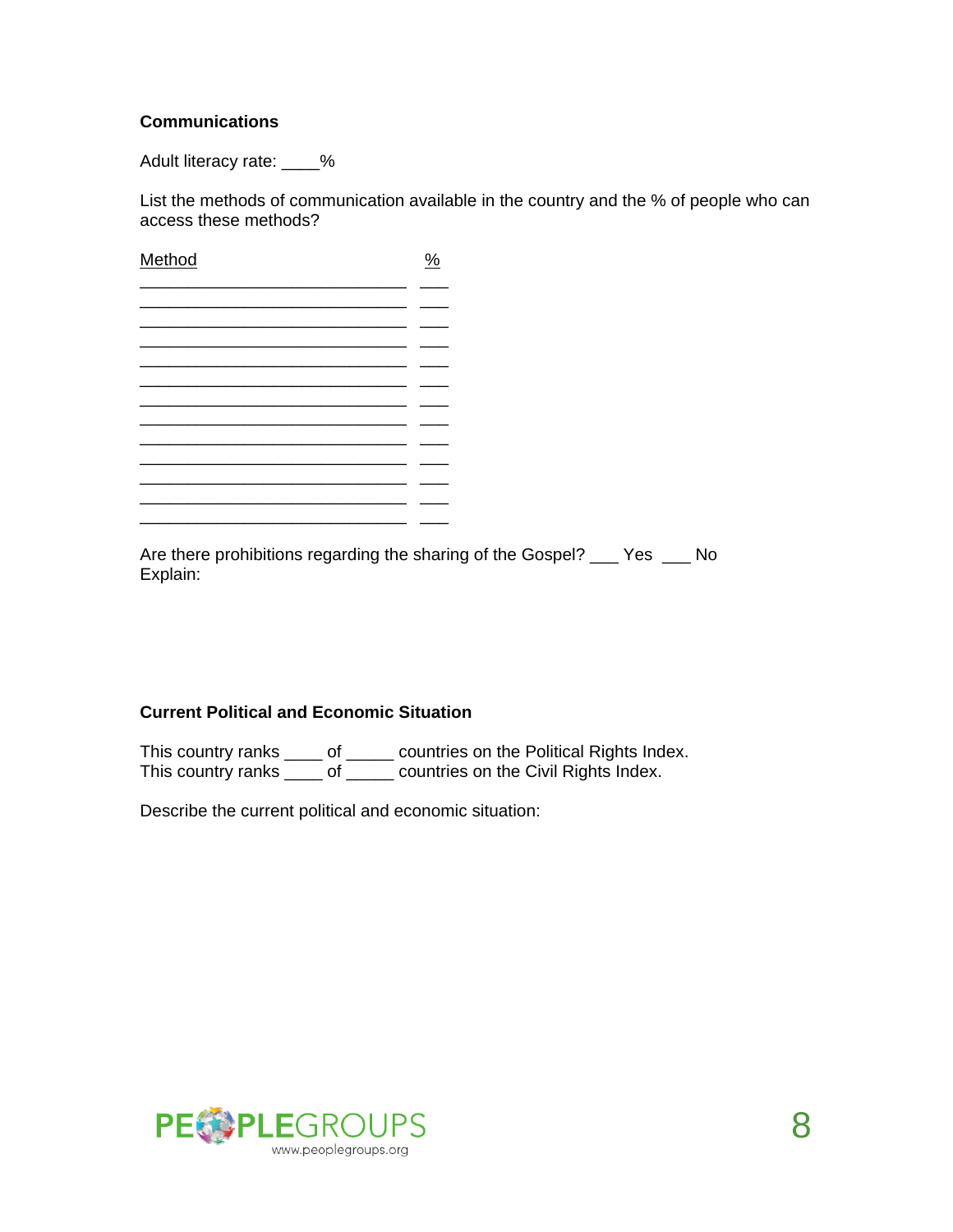**Bibliographical Sources**